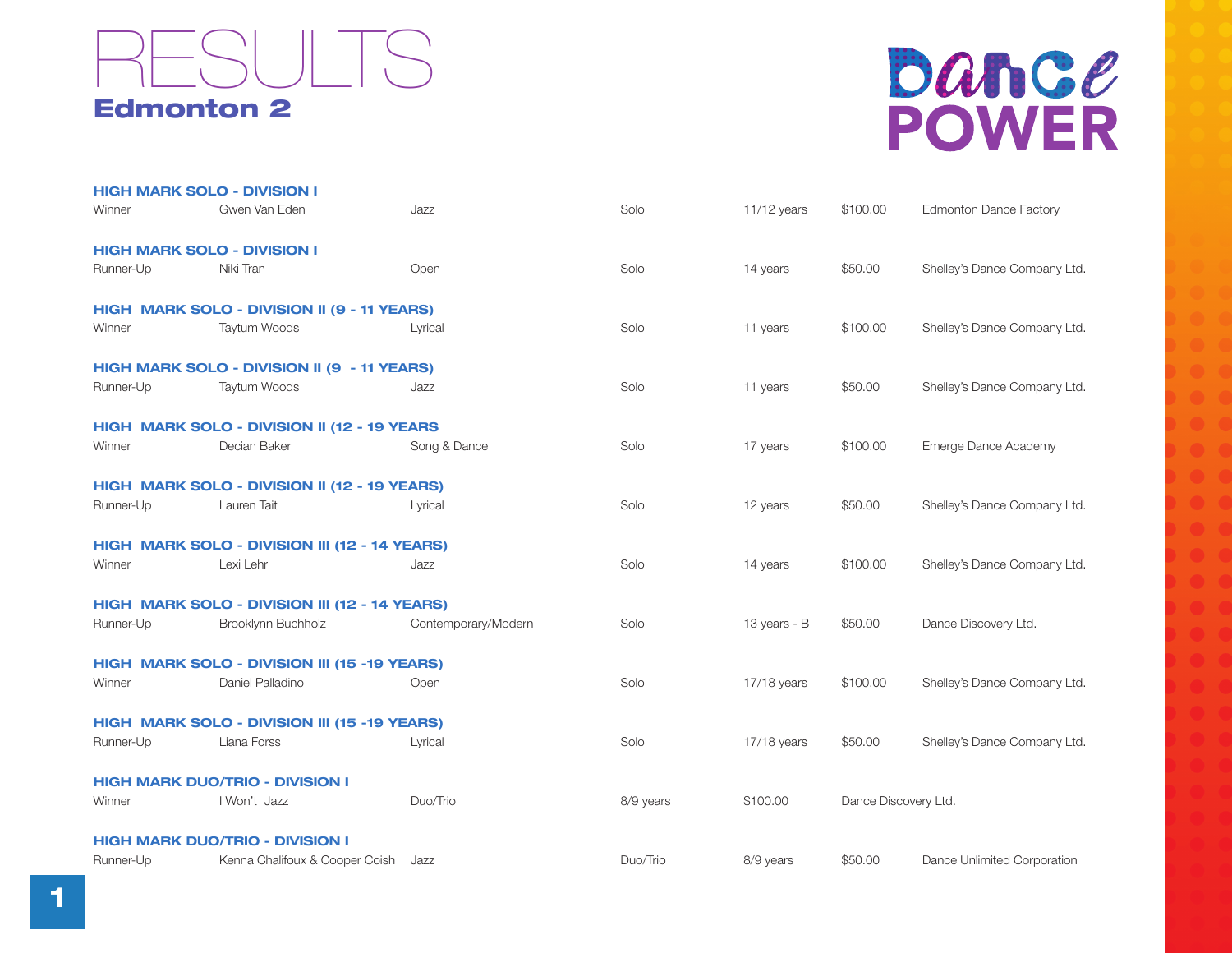#### Edmonton 2 **SULTS**



|              | <b>HIGH MARK SMALL GROUP - DIVISION I</b>          |                                                     |             |                      |                               |                                   |
|--------------|----------------------------------------------------|-----------------------------------------------------|-------------|----------------------|-------------------------------|-----------------------------------|
| Rockin Robin | Small Group<br>Tap                                 | 7/8 years                                           | \$100.00    | Dance Discovery Ltd. |                               |                                   |
|              | <b>HIGH MARK SMALL GROUP - DIVISION I</b>          |                                                     |             |                      |                               |                                   |
| Runner-Up    | Wonderful World                                    | Lyrical                                             | Small Group | 8/9 years            | \$50.00                       | Dance Unlimited Corporation       |
|              | <b>HIGH MARK LARGE GROUP/LINE - DIVISION I</b>     |                                                     |             |                      |                               |                                   |
| Hi 5         | Hip-Hop                                            | Line                                                | 16 years    | \$150.00             | The Kore Dance Studio         |                                   |
|              | <b>HIGH MARK LARGE GROUP/LINE - DIVISION I</b>     |                                                     |             |                      |                               |                                   |
| Runner-Up    | Masquerade                                         | <b>Character Ballet</b>                             | Line        | 9/10 years           | \$50.00                       | Dance Unlimited Corporation       |
|              | HIGH MARK DUO/TRIO - DIVISION II (9 - 11 YEARS)    |                                                     |             |                      |                               |                                   |
| Winner       | Ella Kosciolek & Lauren Truong                     | Jazz                                                | Duo/Trio    | $10/11$ years        | \$100.00                      | Dance Discovery Ltd.              |
|              | HIGH MARK DUO/TRIO - DIVISION II (9 - 11 YEARS)    |                                                     |             |                      |                               |                                   |
| Runner-Up    | Gillian House & Evangeline Laurie Jazz             |                                                     | Duo/Trio    | $10/11$ years        | \$50.00                       | Dance Discovery Ltd.              |
|              | HIGH MARK DUO/TRIO - DIVISION II (12 - 19 YEARS)   |                                                     |             |                      |                               |                                   |
| Winner       | Daniella Marotta & Amelia Matthews                 |                                                     | Hip-Hop     | Duo/Trio             | $14/15$ years                 | \$100.00<br>The Kore Dance Studio |
|              | HIGH MARK DUO/TRIO - DIVISION II (12 - 19 YEARS)   |                                                     |             |                      |                               |                                   |
| Runner-Up    | Matthew Malana & Noah Maurice Hip-Hop              |                                                     | Duo/Trio    | $14/15$ years        | \$50.00                       | The Kore Dance Studio             |
|              | HIGH MARK SMALL GROUP - DIVISION II (9 - 11 YEARS) |                                                     |             |                      |                               |                                   |
| Winner       | Don't Stop                                         | Jazz                                                | Small Group | 11 years             | \$150.00                      | Dance Discovery Ltd.              |
|              | HIGH MARK SMALL GROUP - DIVISION II (9 - 11 YEARS) |                                                     |             |                      |                               |                                   |
| Runner-Up    | Yolo Squad                                         | Hip-Hop                                             | Small Group | $10/11$ years        | \$75.00                       | The Kore Dance Studio             |
|              |                                                    | HIGH MARK SMALL GROUP - DIVISION II (12 - 19 YEARS) |             |                      |                               |                                   |
| Winner       | RespectJazz                                        | Small Group                                         | 13/14 years | \$150.00             | <b>Edmonton Dance Factory</b> |                                   |
|              |                                                    | HIGH MARK SMALL GROUP - DIVISION II (12 - 19 YEARS) |             |                      |                               |                                   |
| Runner-Up    | Squad Up                                           | Hip-Hop                                             | Small Group | 12 years             | \$75.00                       | <b>Edmonton Dance Factory</b>     |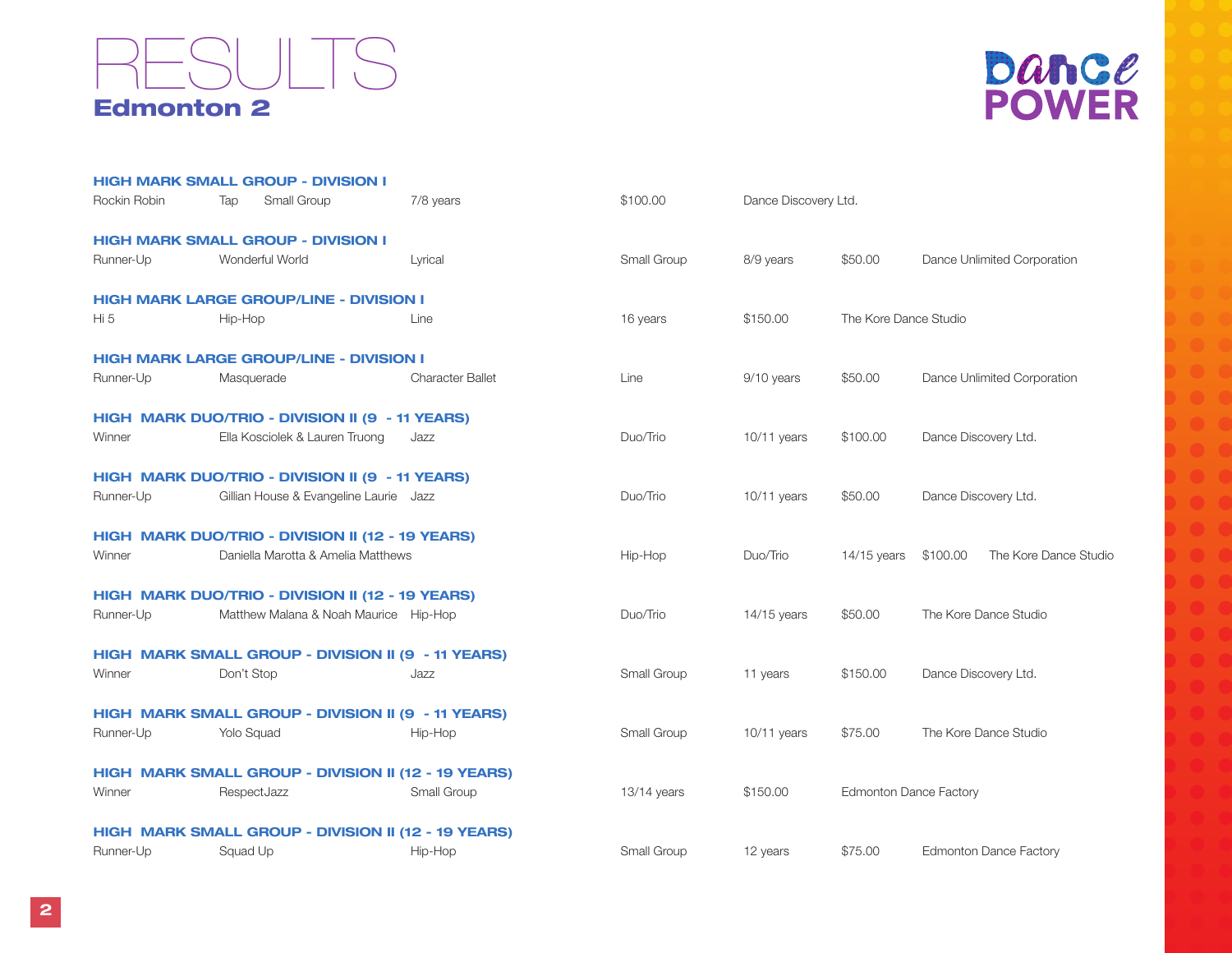#### Edmonton 2 RESULTS



|                       | HIGH MARK LARGE GROUP/LINE - DIVISION II (9 - 11 YEARS)  |                            |               |               |                       |                                           |  |  |  |
|-----------------------|----------------------------------------------------------|----------------------------|---------------|---------------|-----------------------|-------------------------------------------|--|--|--|
| Winner                | Road Rage                                                | Hip-Hop                    | Large Group   | 11 years      | \$200.00              | <b>Hyperflex Dance Studio</b>             |  |  |  |
|                       | HIGH MARK LARGE GROUP/LINE - DIVISION II (9 - 11 YEARS)  |                            |               |               |                       |                                           |  |  |  |
| Runner-Up             | Guardian Angel                                           | Tie                        | Lyrical       | Large Group   | 11 years              | Dance Discovery Ltd.<br>\$50.00           |  |  |  |
|                       | HIGH MARK LARGE GROUP/LINE - DIVISION II (9 - 11 YEARS)  |                            |               |               |                       |                                           |  |  |  |
| Runner-Up<br>of Dance | Mony Mony                                                | Tie                        | Jazz          | Large Group   | 11 years              | \$50.00<br><b>Beaumont Society School</b> |  |  |  |
|                       | HIGH MARK LARGE GROUP/LINE - DIVISION II (12 - 19 YEARS) |                            |               |               |                       |                                           |  |  |  |
| Winner                | <b>NXG Minions</b>                                       | Hip-Hop                    | Large Group   | $12/13$ years | \$200.00              | The Kore Dance Studio                     |  |  |  |
|                       | HIGH MARK LARGE GROUP/LINE - DIVISION II (12 - 19 YEARS) |                            |               |               |                       |                                           |  |  |  |
| Runner-Up             | Trailmix Hip-Hop                                         | Line                       | $17/18$ years | \$75.00       | The Kore Dance Studio |                                           |  |  |  |
|                       | HIGH MARK DUO/TRIO - DIVISION III (12 - 14 YEARS)        |                            |               |               |                       |                                           |  |  |  |
| Winner                | Kaitlyn Shykora & Zoe Gervais                            | Jazz                       | Duo/Trio      | 14 years      | \$100.00              | <b>Edmonton Dance Factory</b>             |  |  |  |
|                       | HIGH MARK DUO/TRIO - DIVISION III (12 - 14 YEARS)        |                            |               |               |                       |                                           |  |  |  |
| Runner-Up             | Lexi Lehr & Berlynn Watson                               | Contemporary/Modern        | Duo/Trio      | $14/15$ years | \$50.00               | Shelley's Dance Company Ltd.              |  |  |  |
|                       | HIGH MARK DUO/TRIO - DIVISION III (15 -19 YEARS)         |                            |               |               |                       |                                           |  |  |  |
| Winner                | Faith Nobert & Daniel Palladino                          | Contemporary/Modern Adagio | Duo/Trio      | $17/18$ years | \$100.00              | Shelley's Dance Company Ltd.              |  |  |  |
|                       | HIGH MARK DUO/TRIO - DIVISION III (15 -19 YEARS)         |                            |               |               |                       |                                           |  |  |  |
| Runner-Up             | Liana Forss & Faith Nobert                               | Jazz                       | Duo/Trio      | $16/17$ years | \$50.00               | Shelley's Dance Company Ltd.              |  |  |  |
|                       | HIGH MARK SMALL GROUP - DIVISION III (12 - 14 YEARS)     |                            |               |               |                       |                                           |  |  |  |
| Winner                | Human Open                                               | Small Group                | 12 years      | \$200.00      |                       | Shelley's Dance Company Ltd.              |  |  |  |
|                       | HIGH MARK SMALL GROUP - DIVISION III (12 - 14 YEARS)     |                            |               |               |                       |                                           |  |  |  |
| Runner-Up             | Limitations                                              | Open                       | Small Group   | 14 years      | \$100.00              | Shelley's Dance Company Ltd.              |  |  |  |
|                       | HIGH MARK SMALL GROUP - DIVISION III (15 -19 YEARS)      |                            |               |               |                       |                                           |  |  |  |
| Winner                | Almost Faded                                             | Contemporary/Modern        | Small Group   | 15/16 years   | \$200.00              | Shelley's Dance Company Ltd.              |  |  |  |
|                       | HIGH MARK SMALL GROUP - DIVISION III (15 -19 YEARS)      |                            |               |               |                       |                                           |  |  |  |
| Runner-Up             | Game Of Survival                                         | Open                       | Small Group   | $16/17$ years | \$100.00              | Shelley's Dance Company Ltd.              |  |  |  |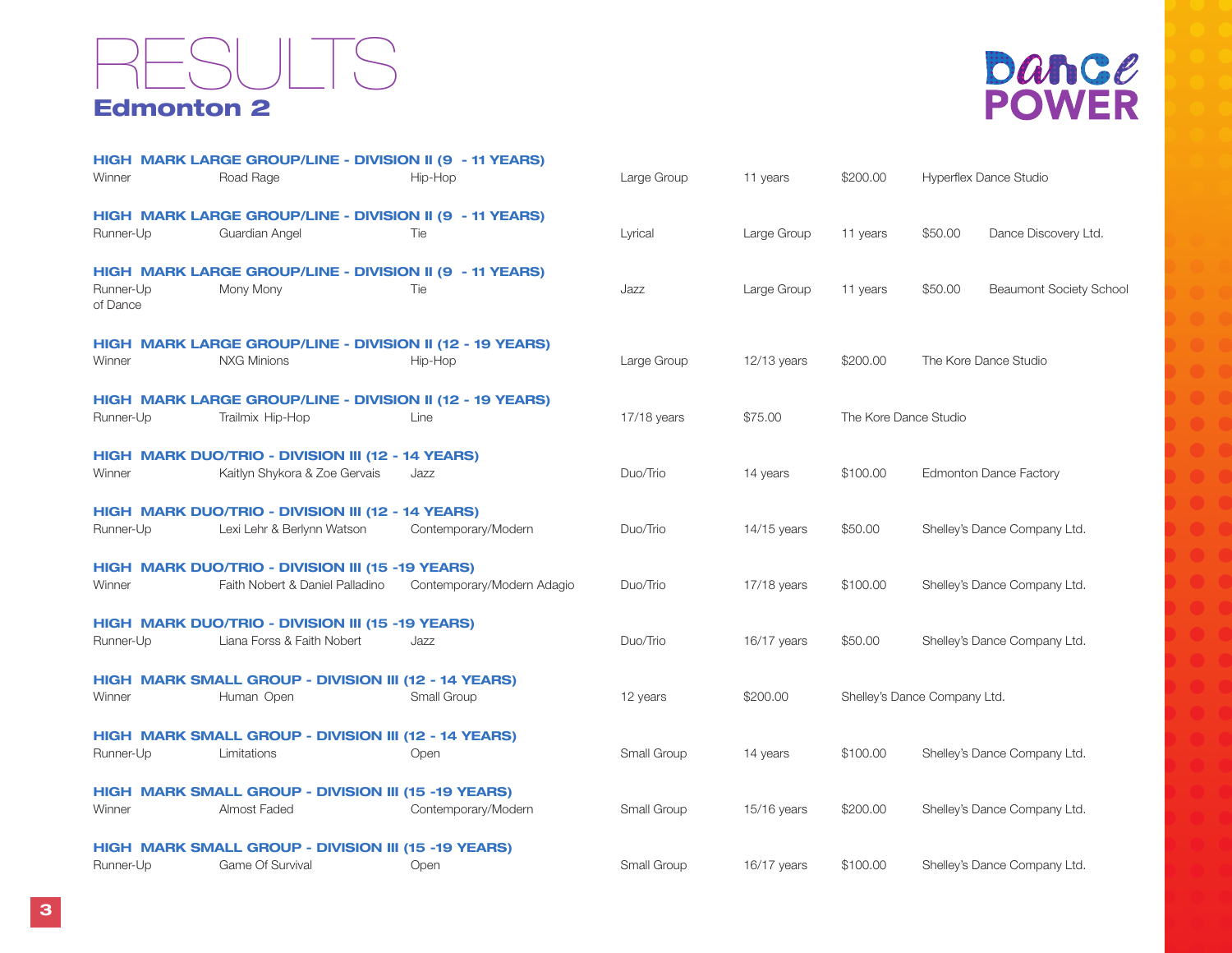#### Edmonton 2 **SULTS**



|                            |                               | HIGH MARK LARGE GROUP/LINE - DIVISION III (12 - 14 YEARS)  |             |               |          |                               |
|----------------------------|-------------------------------|------------------------------------------------------------|-------------|---------------|----------|-------------------------------|
| Winner                     | Spooked                       | Acro                                                       | Large Group | 13 years      | \$250.00 | Supernova Acro Club           |
|                            |                               | HIGH MARK LARGE GROUP/LINE - DIVISION III (12 - 14 YEARS)  |             |               |          |                               |
| Runner-Up                  | Someday                       | Contemporary/Modern                                        | Line        | $13/14$ years | \$100.00 | Shelley's Dance Company Ltd.  |
|                            |                               | HIGH MARK LARGE GROUP/LINE - DIVISION III (15 -19 YEARS)   |             |               |          |                               |
| Runner-Up                  | Hardcore                      | Hip-Hop                                                    | Line        | 17/18 years   | \$100.00 | The Kore Dance Studio         |
|                            |                               | HIGH MARK TRIPLE THREAT POWER SOLO (12 - 14 YEARS)         |             |               |          |                               |
| Winner                     | Kaitlyn Shykora               | <b>Triple Threat Power</b>                                 | Solo        | 12 - 14 years | \$100.00 | <b>Edmonton Dance Factory</b> |
|                            |                               | HIGH MARK TRIPLE THREAT POWER SOLO (12 - 14 YEARS)         |             |               |          |                               |
| Winner                     | Carson Cory                   | <b>Triple Threat Power</b>                                 | Solo        | 12 - 14 years | \$50.00  | Shelley's Dance Company Ltd.  |
|                            |                               | <b>HIGH MARK TRIPLE THREAT POWER SOLO (15 - 19 YEARS)</b>  |             |               |          |                               |
| Winner                     | <b>Taylor Funk</b>            | <b>Triple Threat Power</b>                                 | Solo        | 15 - 19 years | \$100.00 | Shelley's Dance Company Ltd.  |
|                            |                               | HIGH MARK STUDENT CHOREOGRAPHY SOLO (15 - 19 YEARS)        |             |               |          |                               |
| Winner                     | Jaelynne Gervais              | Student Choreography                                       | Solo        | 15 - 19 years | \$150.00 | Dance Unlimited Corporation   |
|                            |                               | <b>HIGH MARK STUDENT CHOREOGRAPHY SOLO (15 - 19 YEARS)</b> |             |               |          |                               |
| Runner-Up                  | Madison Phee                  | Student Choreography                                       | Solo        | 15 - 19 years | \$50.00  | Shelley's Dance Company Ltd.  |
| <b>JUDGE'S CHOICE TAP</b>  |                               |                                                            |             |               |          |                               |
|                            | <b>Boogie Shoes</b>           | Tap                                                        | Large Group | 15/16 years   | \$100.00 | <b>Edmonton Dance Factory</b> |
| <b>JUDGE'S CHOICE JAZZ</b> |                               |                                                            |             |               |          |                               |
|                            | Grace                         | Lyrical                                                    | Small Group | 10 years      | \$100.00 | Shelley's Dance Company Ltd.  |
|                            | <b>JUDGE'S CHOICE BALLET</b>  |                                                            |             |               |          |                               |
|                            | Shipwreck                     | Contemporary/Modern                                        | Line        | 15/16 years   | \$100.00 | <b>Edmonton Dance Factory</b> |
|                            | <b>OVERALL JUDGE'S CHOICE</b> |                                                            |             |               |          |                               |
|                            | A Time For Change             | Open                                                       | Line        | 16 years      | \$300.00 | Shelley's Dance Company Ltd.  |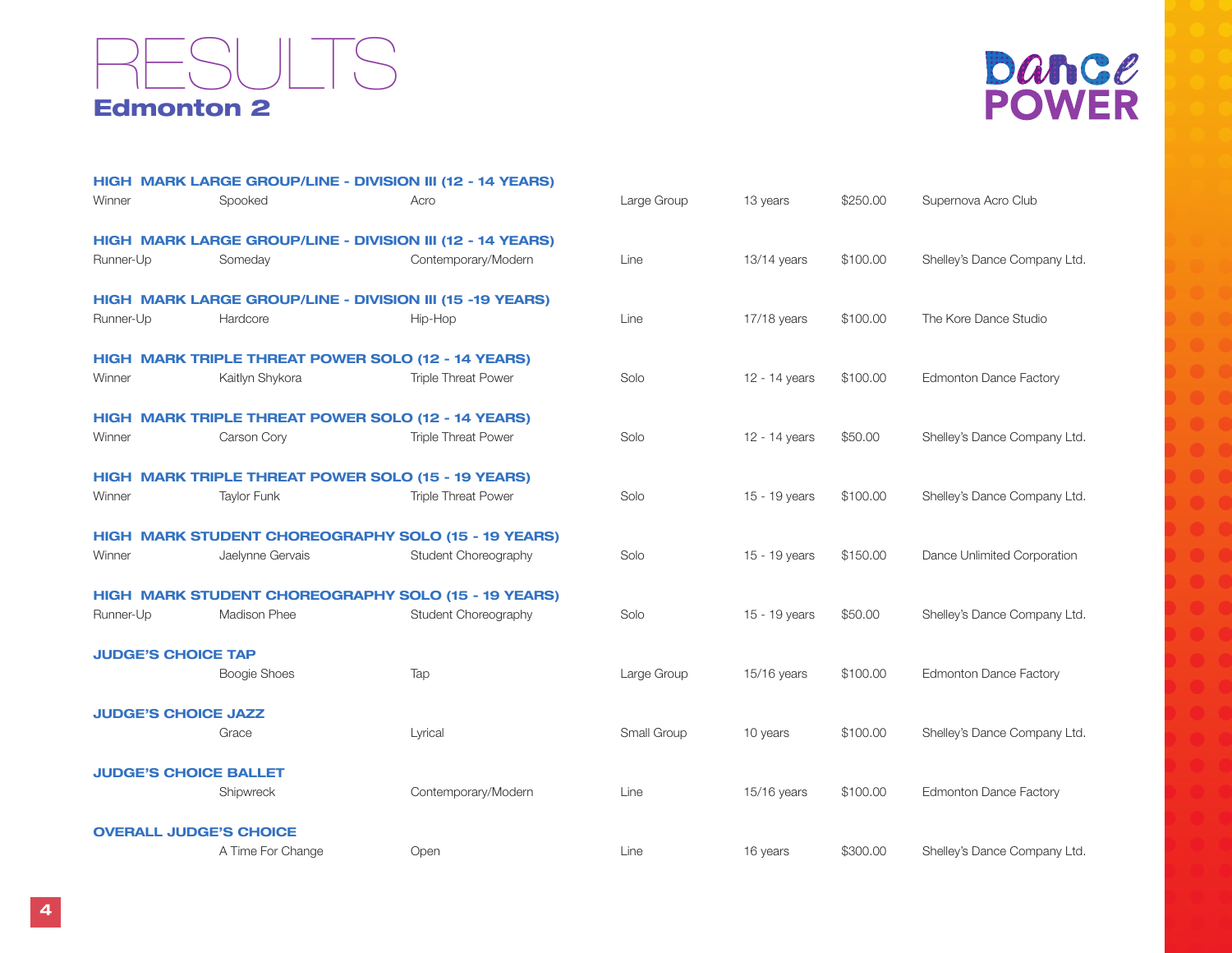### Edmonton 2 RESULTS

| Dance        |  |
|--------------|--|
| <b>POWER</b> |  |

|           |                    | <b>POWER CHAMPIONSHIPS - DIVISION I GROUP</b>                   |          |                              |
|-----------|--------------------|-----------------------------------------------------------------|----------|------------------------------|
| Winner    | Rollin'            |                                                                 | \$200.00 | Dance Unlimited Corporation  |
|           |                    | <b>POWER CHAMPIONSHIPS - DIVISION I GROUP</b>                   |          |                              |
| Runner-Up | Masquerade         |                                                                 | \$100.00 | Dance Unlimited Corporation  |
|           |                    | <b>POWER CHAMPIONSHIPS - DIVISION II GROUP (9 - 11 YEARS))</b>  |          |                              |
| Winner    | Don't Stop         |                                                                 | \$250.00 | Dance Discovery Ltd.         |
|           |                    | <b>POWER CHAMPIONSHIPS - DIVISION II GROUP (9 - 11 YEARS)</b>   |          |                              |
| Runner-Up | Road Rage          |                                                                 | \$100.00 | Hyperflex Dance Studio       |
|           |                    | <b>POWER CHAMPIONSHIPS - DIVISION II GROUP (12 - 19 YEARS)</b>  |          |                              |
| Winner    | <b>NXG Minions</b> |                                                                 | \$250.00 | The Kore Dance Studio        |
|           |                    | <b>POWER CHAMPIONSHIPS - DIVISION II GROUP (12 - 19 YEARS)</b>  |          |                              |
| Runner-Up | Soul Team          |                                                                 | \$100.00 | Shelley's Dance Company Ltd. |
|           |                    | <b>POWER CHAMPIONSHIPS - DIVISION III GROUP (12 - 14 YEARS)</b> |          |                              |
| Winner    | Journey Home       |                                                                 | \$300.00 | Shelley's Dance Company Ltd. |
|           |                    | <b>POWER CHAMPIONSHIPS - DIVISION III GROUP (12 - 14 YEARS)</b> |          |                              |
| Runner-Up | Human              |                                                                 | \$150.00 | Shelley's Dance Company Ltd. |
|           |                    | <b>POWER CHAMPIONSHIPS - DIVISION III GROUP (15 - 19 YEARS)</b> |          |                              |
| Winner    | A Time For Change  |                                                                 | \$300.00 | Shelley's Dance Company Ltd. |
|           |                    | <b>POWER CHAMPIONSHIPS - DIVISION III GROUP (15 - 19 YEARS)</b> |          |                              |
| Runner-Up | Hardcore           |                                                                 | \$150.00 | The Kore Dance Studio        |